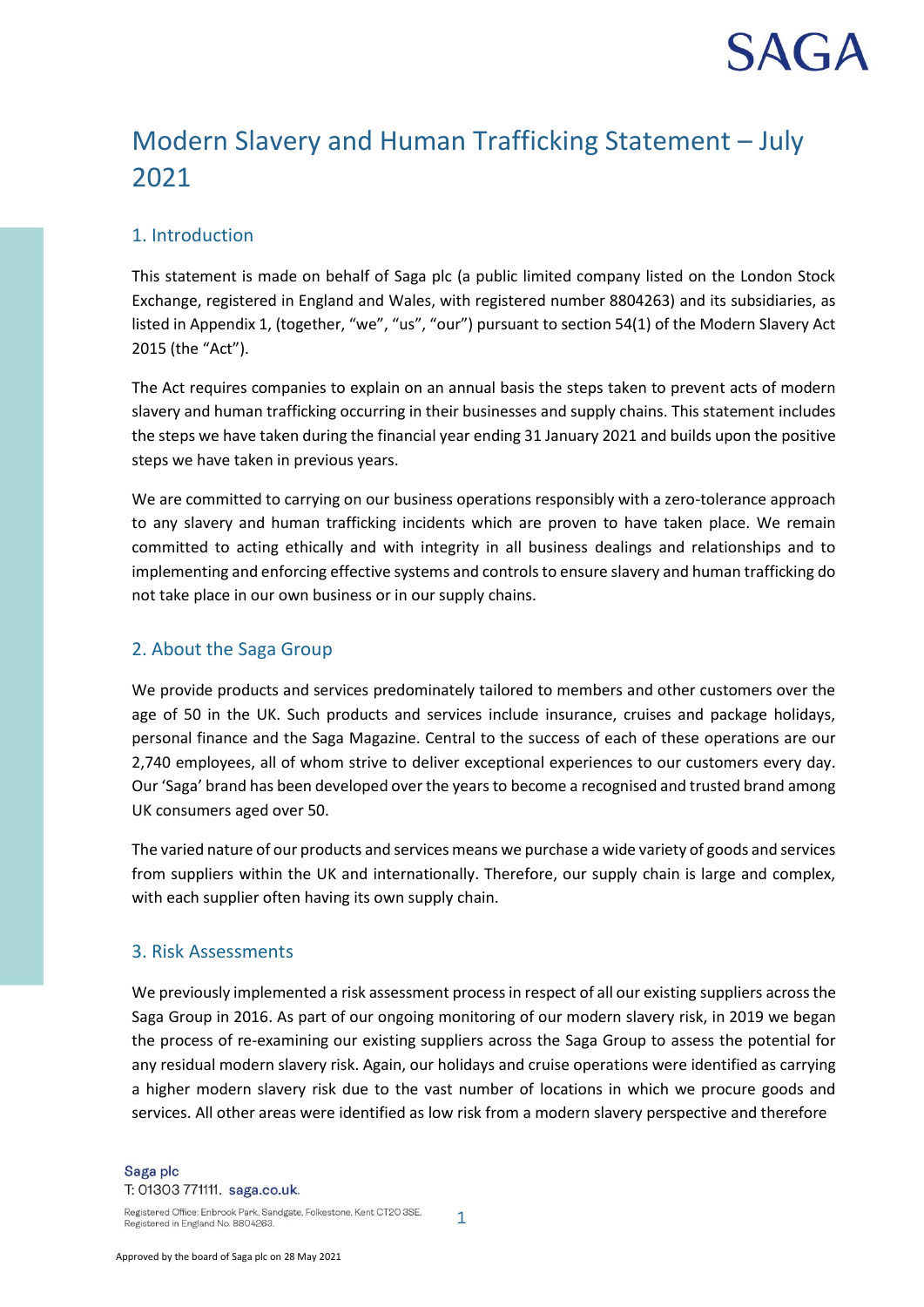# **SAG**

no further action was required in respect of those existing suppliers.

The risk assessment process also applies to new suppliers and it remains our policy to require new suppliers to be risk assessed before operating with them.

#### 4. Due Diligence Questionnaires

Any suppliers identified as high risk (as outlined above) are subject to further due diligence procedures, including the completion of a due diligence questionnaire designed to further assess the level of risk and the steps required to monitor and manage that risk. This does not apply to suppliers who hold a current Travelife Gold Certification as such suppliers have already been audited in respect of slavery and human trafficking and have successfully met all of the Travelife criterion (see section 5).

In respect of our holidays and cruise suppliers identified as high-risk, our due diligence questionnaire is distributed and completed via a web portal operated by our Travel Customer Health and Safety department. The system used by our Customer Health and Safety team sets realistic timeframes for suppliers to respond with a limited number of automated reminders if a response has not been forthcoming. As noted above, our non-holidays and cruise related operations (principally in the financial services sector) have been identified as low risk; however, should further due diligence be required, procedures are also in place to put these suppliers through our due diligence processes including providing them with a similar due diligence questionnaire.

We remain committed to working with our suppliers to ensure business is conducted ethically and honestly. In particular, in respect of those holidays and cruise suppliers identified as high-risk from a modern slavery perspective, our Customer Health and Safety team together with Product Managers work with those suppliers who have failed our due diligence questionnaire. This has involved first checking that suppliers have understood the questions and answered them correctly followed by, if required, working with them to implement corrective action plans to rectify areas of non-compliance. This remains an ongoing process.

Meetings are held at a senior level to discuss any suppliers that have either failed to co-operate with our due diligence procedures or comply with any corrective action plans. Should a supplier fail to cooperate with our due diligence procedures and/or any corrective action plan or otherwise demonstrate little progress despite realistic time frames being agreed and set, we have and will consider our future relationship with that supplier.

#### 5. Travelife

As mentioned in previous statements, in respect of our holidays operations, we have continued to strongly encourage hotel suppliers to apply for membership with the independent sustainability audit programme, 'Travelife', and to work towards obtaining Gold certification which demonstrates compliance with international standards on human rights. We aim to continue to increase our portfolio of GOLD membership hotels.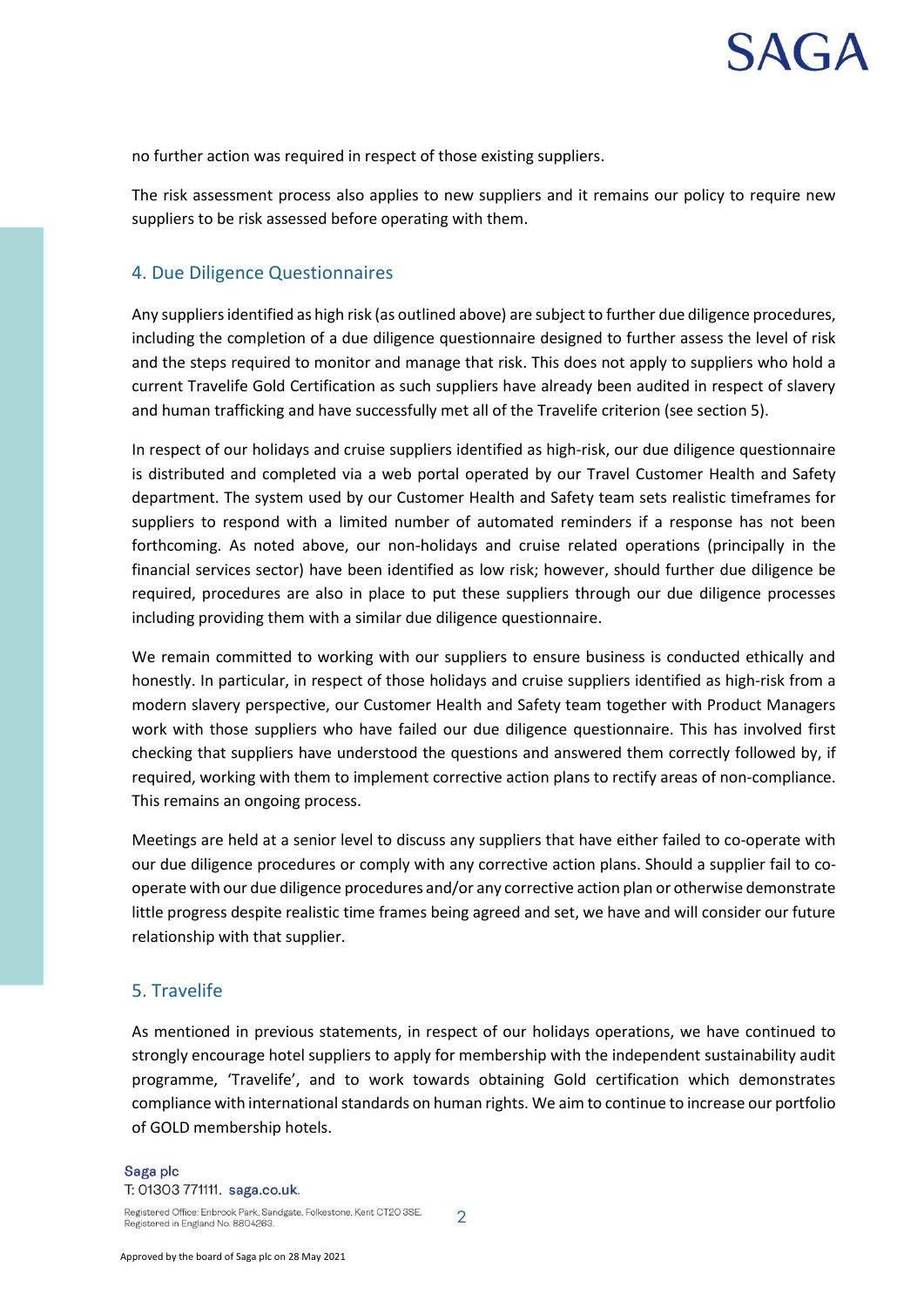### 6. Policies & Training

We are committed to working responsibly and with integrity, as set out in our Personal Standards & Ethics Policy. We require the highest standards of personal and professional honesty and integrity from our employees in all business dealings and relationships, including with our members, customers, other employees and suppliers.

The prevention, detection and reporting of slavery and human trafficking in any part of our business or supply chains is the responsibility of all those working for us. Our Speak-Up Policy ensures all employees are able to confidentially and anonymously raise concerns and report suspected violations via our Confidential Speak Up Service which can be accessed online and by phone.

The Speak-Up Policy is communicated to employees as part of the corporate induction process and, in addition, they are regularly reminded of the Speak-Up Service telephone number via internal communications.

Our Anti-Slavery & Anti-Human Trafficking Policy is also communicated regularly throughout our organisation. It is reviewed annually and also requires approval from the Saga plc Board on an annual basis.

Our policies are used as the basis for our employees to be able to detect and prevent acts of modern slavery. These policies also form part of our corporate induction process for new employees.

In line with our Anti-Slavery & Anti-Human Trafficking Policy it is a requirement that all new agreements with suppliers must be in writing and contractually oblige the supplier to comply with the Modern Slavery Act. Where possible, it is a requirement that each agreement shall give the relevant Saga Group company concerned a right of termination in the event that the contractor or supplier is proven to have committed slavery or human trafficking offences or to have acted in a manner inconsistent with the Modern Slavery Act. We have therefore developed and implemented into our template agreements, specific contractual clauses covering these points. These were reviewed in 2019 and enhanced where it was felt necessary.

We have continued to distribute training material to employees through our e-learning platform to ensure a consistent, high level awareness and understanding of modern slavery is achieved. This is reviewed and will continue to be rolled out to employees on an annual basis. It has and will also continue to form part of the induction process for new employees.

### 7. Auditing & Ongoing Compliance

Our Internal Audit procedures incorporate an assessment of our modern slavery processes within all relevant audits.

We remain keen to further develop key performance indicators in order to measure our effectiveness in seeking to ensure slavery and human trafficking do not take place anywhere in our own business or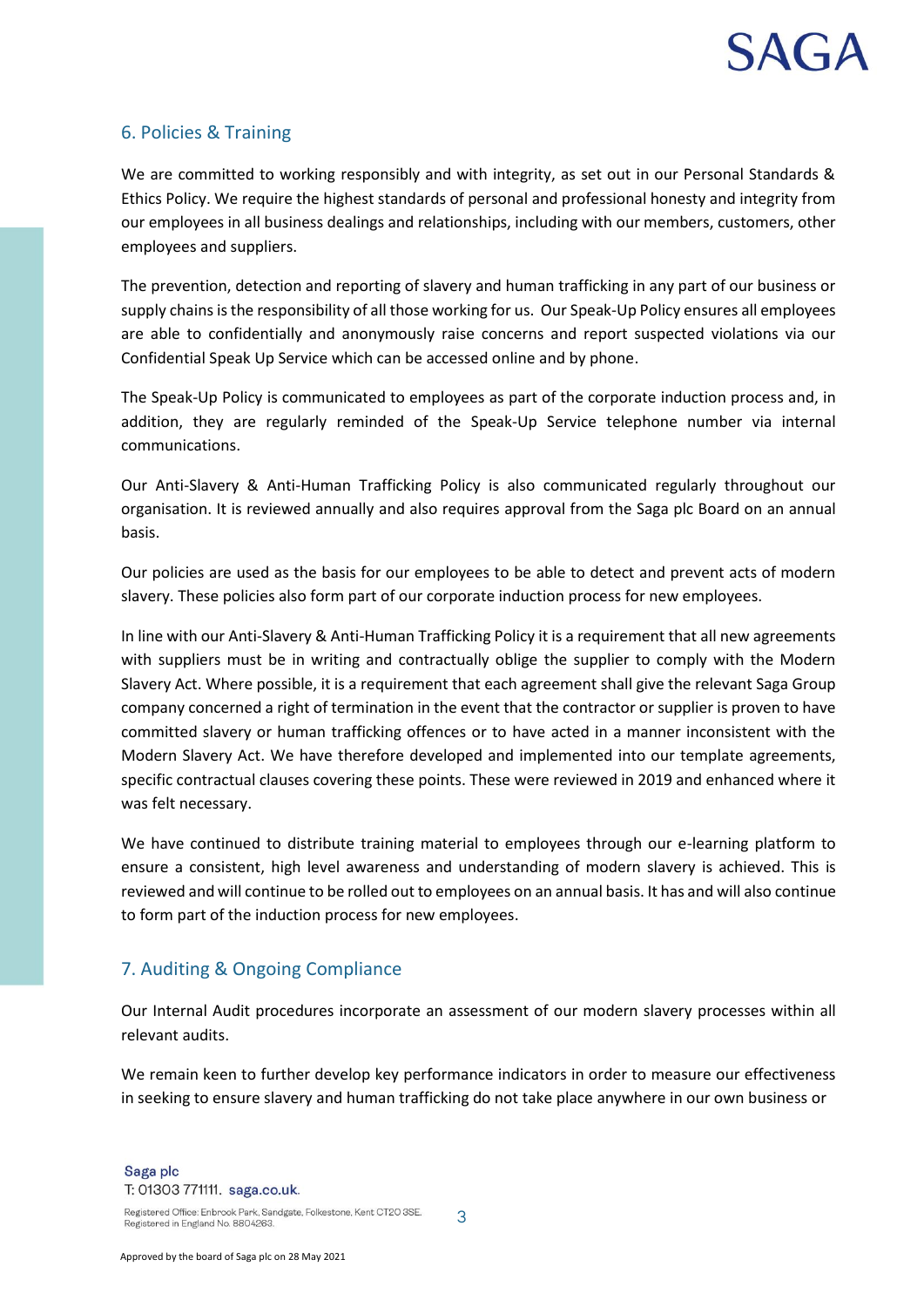

in any of our supply chains. As our processes evolve, we aim to identify and monitor further appropriate performance indicators.

We intend to upload our statement to the Government Modern Slavery Statement Registry to share the steps we are taking to prevent modern slavery in our supply chains.

#### 8. Summary

We have systems in place to:

- Identify and assess potential risk areas within our businesses and supply chains;
- Mitigate the risk of slavery and human trafficking occurring in our supply chains;
- Monitor potential risk areas in our supply chains;
- Train employees to raise awareness of modern slavery and how to report it; and
- Protect whistle-blowers.

We will continually review and refine these processes to strive to operate to the highest standards at all times.

This statement covers 01 February 2020 to 31 January 2021 and has been approved by the Board of Saga plc.

4

**Euan Sutherland** Group Chief Executive Officer

July 2021

#### Saga plc T: 01303 771111. saga.co.uk.

Registered Office: Enbrook Park, Sandgate, Folkestone, Kent CT20 3SE. Registered in England No. 8804263.